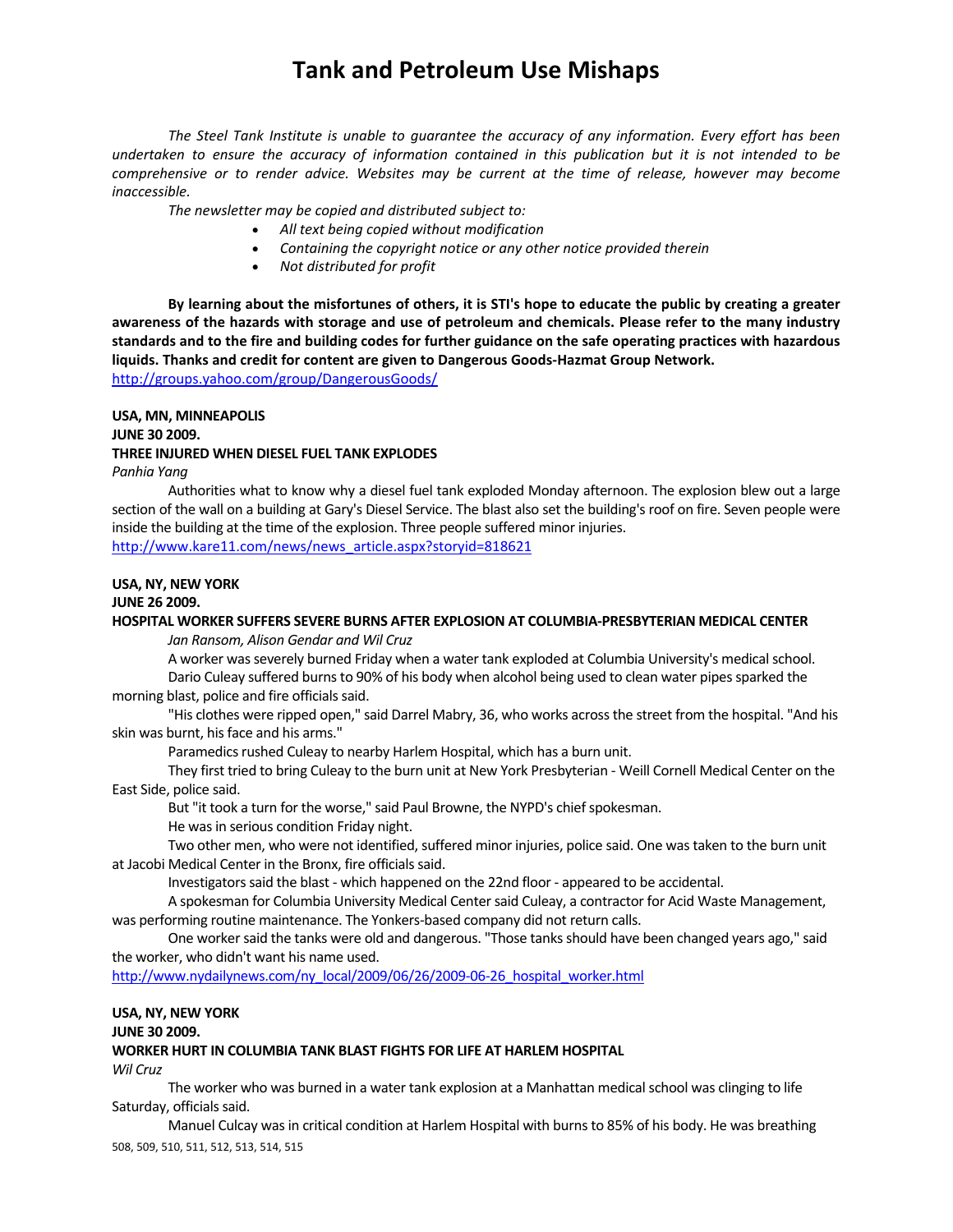with the help of a ventilator, officials said.

Culcay, a contractor for Acid Waste Management in Yonkers, was doing routine work Friday in a water tank at Columbia University's Medical Center. The alcohol he used to clean the pipes sparked the blast.

The intensity of the explosion seared Culcay's safety harness.

Paramedics Mark Caplan and Corey Romanowski had just dropped off a patient at nearby New York‐ Presbyterian Hospital Columbia when they got the call.

"We were done with ourshift," said Mark Caplan, a paramedic for Station 16 in Harlem. "I guess we were at the right place at the right time."

The explosion left Culcay's co‐workers with minor injuries, officialssaid. But the 39‐year‐old worker, though alert and conscious, was badly burned.

"He was having trouble breathing," said Caplan, 41. "He asked if he was going to be all right.

"I wanted to keep him calm," the 18‐year veteran added. "We assured him that we would do everything possible to stabilize him."

The paramedics raced to Harlem Hospital, which has a burn unit. The quick-thinking emergency responders checked in on Culcay Friday night and kept him in their thoughts last night.

"We're praying for him," Caplan said.

Officials said the explosion appeared to be accidental. Fire marshals were still investigating the cause. http://www.nydailynews.com/ny\_local/2009/06/28/2009-06-28\_worker\_hurt\_in\_tank\_blast\_fights\_for\_life.html

### **USA, IA, DES MOINES**

**JULY 3 2009.** 

#### **MAN INJURED IN EXPLOSION AT JOHNSTON ASPHALT FACILITY**

An explosion at a Johnston industrial plant sent one man to the hospital with minor burns Thursday morning. Diesel fuel used to clean the workings of a conveyor belt at Des Moines Asphalt and Paving, 5109 N.W. Beaver Ave., exploded at about 11:45 a.m. Flames from the blast traveled down the conveyor belt and burned a plant worker. We would describe (the burns) as very minor, maybe first-degree if that, || said Johnston Fire Chief Jim Kroshe. A helicopter from Mercy Medical Center took the man to the hospital. His name and condition were not available. The conveyor belt feeds four large vertical tanks that dispense asphalt to trucks. The blast also tore loose two 2-foot-by-3-foot steel sheets on the belt and damaged a third, Kroshe said. The company had already begun to make repairs Thursday afternoon. http://www.desmoinesregister.com/article/20090703/NEWS/90702038/‐1/NEWS04

#### **USA, AZ, KINGMAN**

**JULY 4 2009.** 

### **'WE'RE NOT GOING TO LET THIS DESTROY OUR COMMUNITY'**

*Erin Taylor*

Outdoors expert and Miner contributor Don Martin shares memories of a day 36 years ago he will never forget

Don Martin was on the Kingman Police force for just over a year when he was called to the scene of a burning propane tank at the Doxol Propane Plant July 5, 1973.

He remembers standing with a group of firefighters as they squirted water on the fire before Martin was sent to direct traffic around the scene.

Ten minutes later, those firefighters were dead.

The boiling liquid-expanding vapor explosion (BLEVE) remains one of the biggest tragedies in the history of Kingman. The city lost 11 firefighters and one civilian that day, while dozens of others were left with a lifetime of physical and emotional scars.

No one realized the danger that day until it was too late, Martin said. The top of the burning tanker was so hot, it was cherry red and Martin said he could hear the tank groaning and hissing.

Still, everything appeared under control. Martin was diverting traffic off of Route 66 onto Fairgrounds Avenue when an Arizona Highway patrolman raced to his car and warned him the tank could blow at any second. They were about a half‐mile away from the fire, Martin said.

"I had turned my back to the tank car, and just as I turned around, it blew," Martin said.

The tanker exploded about 20 minutes after the initial call for help.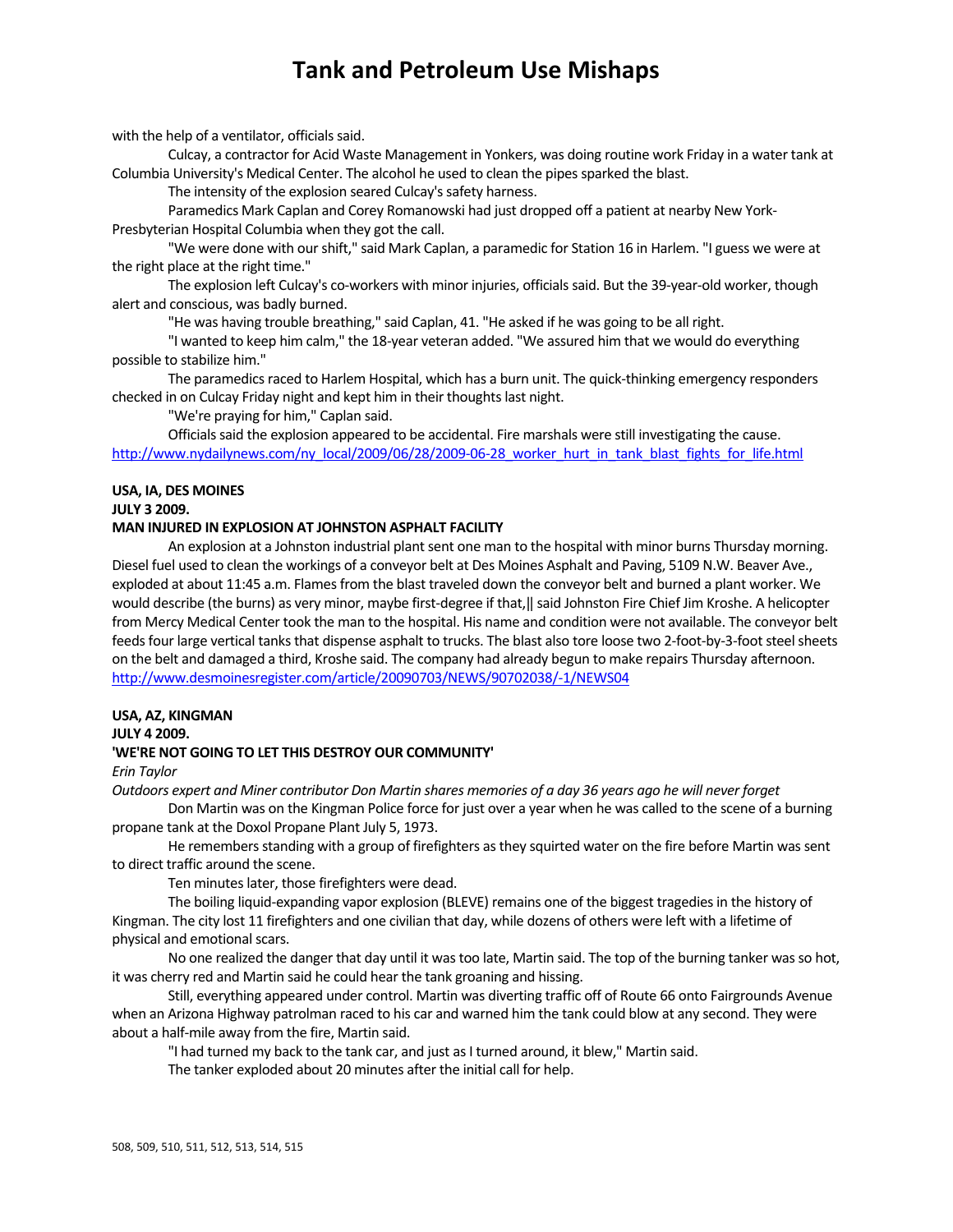The rupture in the tank had decreased the pressure inside the container, causing the liquid inside to boil and rapidly create a large amount of vapor. It was the wave of overpressure created by the vapor that caused the explosion.

#### *Warzone*

The initial concussion of the explosion knocked Martin off his feet. A blast of super heated air followed. The air wasso hot that it liquefied the oil in the asphalt. When Martin pushed himself off the ground, his badge left an impression in the road.

He returned to the scene of the explosion to find a "war zone." Most of the city's first-responders were injured in the blast, including a number of police officers.

So many were injured that Martin and Officer Ben Lamb were the only onesleft who weren't injured. They were treating victims and evacuating people away from the fire when they were approached by Officer Steve Radford.

"Don, we have to help people," Martin remembers him saying. Radford wasin shock and didn't notice hisshirt was burned off his back. His uniform continued to smolder in Martin's squad car as he drove him to the hospital. It stuck to the seat, along with some of Radford's skin, when he got out.

Martin returned to treat more victims. By this time a wall of fire was being pushed by prevailing winds and began threatening bystanders and homes. Martin saw two small girls standing in a field with the fire moving fast in their direction. The pilot of a slurry bomber in the area in case of wildfires spotted them, too. The bomber dropped the red slurry in between the girls and the fire and they scurried away.

The slurry landed on top of Martin's car, denting in the roof, damaging the emergency lights and leaving the entire exterior covered in pink liquid. Martin temporarily forgot the gravity of the situation.

"I thought, 'I'm really going to get in trouble for messing this car up,'" he said.

The pilot made the right call, though.

"I wasstill quite a distance from the kids," Martin said. "I don't know if I would have gotten there in time."

#### *Community in mourning*

First‐responders Frank Henry, John Campbell, Donald Webb, Roger Hubka, Christopher Sanders, Joseph ChambersIII, William Casson, M.B. (Jimmy) Cox, Richard Lee Williams, Alan Hansen, Art Stringer and Doxol Gas Co. employee Marvin Mast were killed.

It would be months before any sense of normalcy returned. The weeks after the explosion were filled with hospital visits and funerals. Martin went to the hospital to visit Alan Hansen, a 34‐year‐old volunteer firefighter and veteran patrolman with the Arizona Department of Public Safety. "I'm going to make it," Hansen told Martin. He died 14 days after the explosion.

"We're a community today because of the fortitude of the people back then who pulled together and said, 'We're not going to let this destroy our community, even if it destroyed our buildings and took some of our own,'" Martin said.

Martin returned to the police force for another 15 years before he retired. His partner that day, Officer Lamb, is also retired and lives in Golden Valley. Radford, the officer Martin transported in his car, returned to work with the department for a few years before moving to the East Coast. He was killed in the early 1980s in a car accident in the line of duty.

The memories of that day will live with Martin forever. He still gets emotional talking about what he saw. But Martin said he is able to take comfort in seeing the families of the firefighters who were killed. Many of them, you see, have grown up to become firefighters themselves.

A memorial service to honor those killed will be held at 9 a.m. Sunday at Firefighter Park. http://www.kingmandailyminer.com/main.asp?SectionID=1&subsectionID=1&articleID=32264

# **USA, CA, WILMINGTON JULY 4 2009.**

## **LIFE ON AN URBAN OIL FIELD**

*Leslie Berliant*

The first thing I noticed was that although we were just 20 miles south of where I started, the temperature was a good 15 degrees hotter.

The smells of tar and sulfur permeated the air. After a while, my eyesstarted to burn and itch.

508, 509, 510, 511, 512, 513, 514, 515 I wasn't in Nigeria or Iraq or Venezuela. My guide, Jesus Torres, otherwise known asJT, had taken me to Wilmington, Calif., in Los Angeles County, just 20 miles south of the L.A. beach town where I live.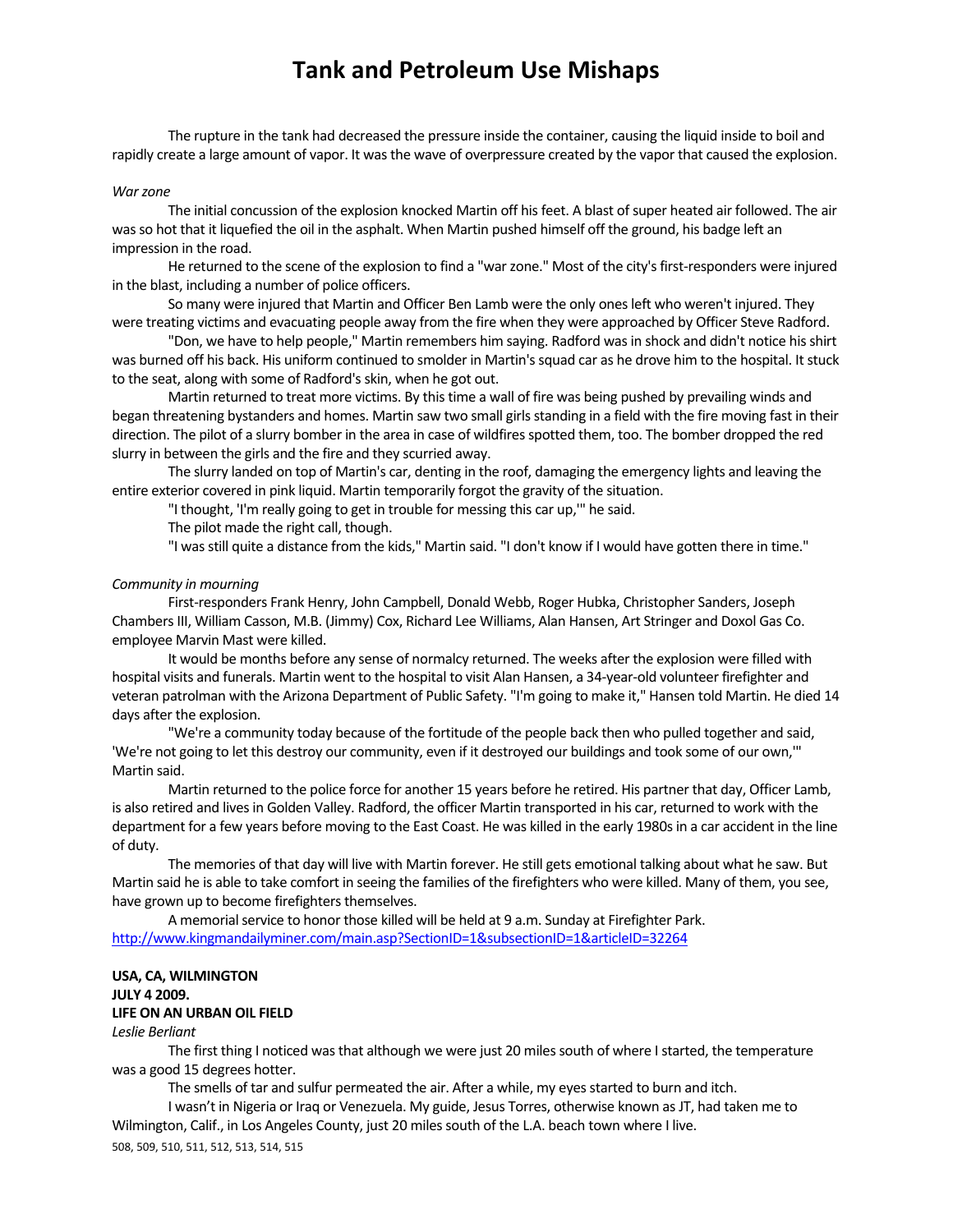Wilmington is home to 53,000 people - 45,000 of them Latino, 24 percent below the national poverty level living in the midst of oil wells, oil refineries and the Port of Los Angeles. It was one of the stops on the Toxic Tour of Los Angelesthat the organization, Communitiesfor a Better Environment (CBE) leads. The group advocates around issues of environmental justice showcasing how our dependence on fossil fuels hasimpacted low income neighborhoods across the country.

Of the more than 2 million barrels of oil refined in California each day, 650,000 of them come from five refineries in the Wilmington area run by BP, ConocoPhillips, Tesoro and Valero.

Along with the oil, they produce 1,600 tons per year of Volatile Organic Compounds(VOCs).

Add to that gas flaring, emissions from the Ports of Los Angeles and Long Beach, the Alameda railway corridor, the constant passage of diesel trucks along residential streets as they exit the ports, and the drilling of a large oil field in Wilmington in the midst of a residential neighborhood – Wilmington containsthe third largest oil field in the United States – and you have a series of cumulative impacts that wreak havoc with the air quality and the health of the people living here.

Active and abandoned drills take up residence in lots right next to homes and schools.

One homeowner told me that the abandoned drill next to his house has been there for 35 years(right). His elderly father finally started jumping the fence and clearing the lot so that it would not become overgrown with weeds and vermin.

JT explained to me that the oil rigs don't just go up and down, but they drill sideways. Neighbors complain about noise, odor, cracked foundations and walls, and unusually high levels of seismic activity.

When oil prices are high, some of the drills run 24 hours a day, seven days a week, like the drill run by Warren Energy and Petroleum that sits behind the neighborhood little league field (participation fees covered courtesy of Warren Energy). The company, which has frequently been in violation of permit conditions and limits, plans to put in 540 more wells in the area.

After out‐going Los Angeles City Attorney Rocky Delgadillo went on the tour, he cited a number of polluters and permit violators in the area. But there still seem to be violations and lax air quality regulations everywhere you look in Wilmington.

#### *Children leave the Hawaiian Street School near the Port of Los Angeles*

Walk down the streets of Wilmington and the smell of sulfur is pervasive. That's in part because many of California's refineries are using crude with high levels of sulfur dioxide and hydrogen sulfide. That means more incidences of asthma and other respiratory diseases. In fact, childhood asthma rates among 5‐ to 17‐year‐oldsin the area are 21.9 percent, 6.3 percent higher than the rest of Los Angeles and 7.2 percent above the national average.

The Wilmington Park Elementary School is sandwiched between the Ultramar Refinery, 1,000 feet away, and the Tesoro Refinery, 2,000 feet away. Other schools sit perilously close to the constant spew of pollution from the ports.

In some neighborhoods, residents look down their street to a view of shipping container graveyards - the refuse of America's insatiable consumption of foreign goods. Industrial lot owners were granted general permits for storage at a time when the city had no language specifying the type of storage. Not only are they an eye sore, but they attract rats and other vermin.

#### *CBE's Long Battlesfor Low‐Income Neighborhoods*

As we drove through the Alameda Corridor where JT grew up, an area congested with diesel trucks, he told me how he had no idea as a kid how bad things were and that the air quality in parts of Los Angeles might actually be worse than his native Mexico City.

He went to school for urban planning and joined CBE organizing campaignsin Wilmington to fight the oil companies and to force regulators to do their jobs.

As we drive around L.A., he rattles off different regulations and regulatory bodiesthat he must work with to help the people of Wilmington. He can't imagine doing anything else, and he knows it will be a long fight. But tough battles are something that CBE has always been willing to undertake.

In 1998, the group helped community activists shut down two chrome plating facilities in Bell Gardens, each located next to a school, but only after more than 25 students and teachers had died of cancer and area miscarriage rates had skyrocketed. In 2001 they won settlement forcing oil companiesto clean up more than 700 sites contaminated with the toxic gasoline additive MTBE and helped spark a statewide ban. Currently they are fighting the Vernon Power Plant, which is perilously close to the residential community of Huntington Park.

508, 509, 510, 511, 512, 513, 514, 515 Huntington Park is no stranger to long battles over environmental issues, either. They fought for eight years to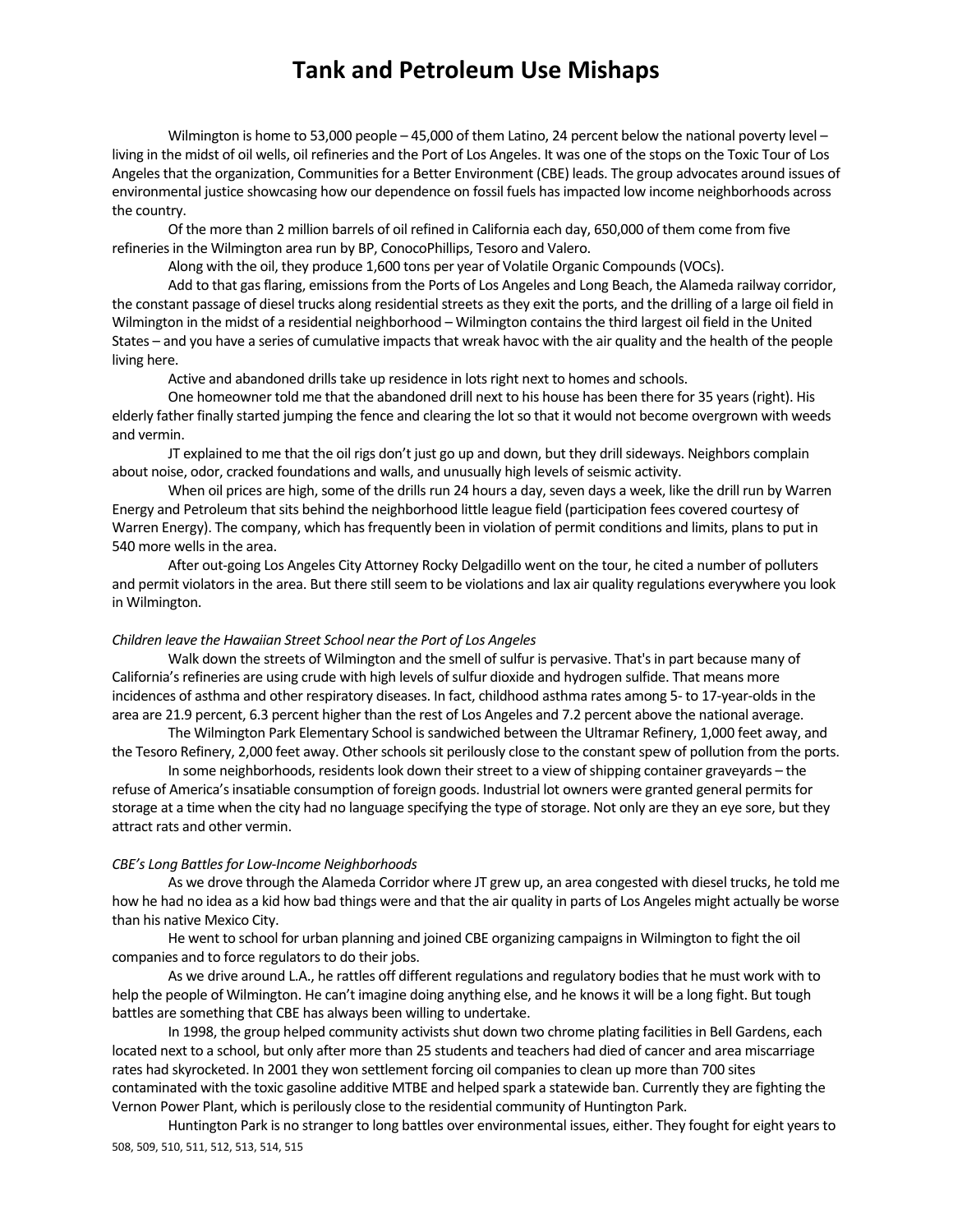get rid of La Montaña, the mountain of waste and concrete rubble that was stored across the street from residents like 85-year-old Linda Marquez after the collapse of the 10 Freeway during the 1994 Northridge earthquake. The dust and toxins from the refuse have been blamed for high rates of lung disease, miscarriages and birth defects in the area.

As I spoke to Marquez about the experience, there was a non-stop background whine of a buzz saw at a nearby mill.

"I've lived here all my life," Marquez, whose apartment had been a frequent meeting place for community activists, told me. "We worked very hard (to get rid of the dump site) and didn't give up. Every time they turned us down, we kept going."

She was very proud of the fact that throughout it all, activists never damaged anybody's property, even when the bulldozers would operate at 1 a.m. and keep the neighbors awake. Instead, they marched, went to City Council meetings, and solicited help from Huntington Park's mayor and organizationslike CBE and UCLA LOSH (Labor Occupational Safety and Health Program).

When City Councilman Rick Loya went on a CBE tour to see the site, one of hislungs partially collapsed and he had to be hospitalized.

The Montaña site (seen through a bullet hole in a fence at left) has since been mostly cleaned up, but the dust still coats the neighborhood several years later. The site has been mentioned for a new elementary school, but neighbors worry that toxins continue to permeate the area and would rather the city find a saferspot.

JT tells Marquez that he is taking me to Wilmington to see the oil refineries that he is fighting. She pumps her fist in the air and tells us to go help Wilmington. "They helped us in our struggle" she says.

#### $CBE$  *Goes to Washington*

CBE's executive director, Bill Gallegos, recently returned from Washington, D.C., where he met with mainstream green groups, other environmental justice advocates and administration officials like green jobs advisor Van Jones and EPA Administrator Lisa Jackson.

I asked him if he was happy with the climate bill that just passed the House.

"We're critical of cap and trade," Gallegos said, "because it's a proven failure with one anomalous exception. Under cap and trade, costs go up, carbon emissions go up and hedge fund managers get rich."

Gallegos would like to see carbon managed through regulation instead.

"Regulation is the most proven, fair and equitable system for lowering emissions," he told me.

Later, though, he added that we also need to democratize the regulatory process. "Most regulatory agencies have no representation from the people impacted by their decisions,"he said. Gallegos is concerned that the people regulating air quality in southern California, for example, live so far away from the communities they're regulating and hold meetings during the day when few people can attend.

"If we're going to transform, people need a stronger voice in the discussion. Corporate America has a lot of power, what about the rest of us?"

"We go to meetings," he added, "but we didn't develop the rules."

Still, Gallegos believes that regulation is superior because it deals with the issue of co-pollutants which cap and trade does not, a problem that some mainstream green groups don't talk about.

"When CO2 comes out of a smokestack, it doesn't come out alone" Gallegos explained. "Sometimes there's nitrous oxide, benzine, sulfides, all of which have immediately harmful health impacts on neighboring communities." The way Gallegos sees it, these co-pollutants are immediately harming what he calls 'our communities': low-income and people of color.

Gallegos is also concerned about who will monitor the cap-and-trade system and the technology transfer to developing countries. "Will it increase the debt transfer to the global north like with the green revolution?" he asked.

Mostly, he is concerned that the bill won't work.

"We don't have the luxury to get it wrong," he said. "NASA scientist Jim Hansen said that we need radical reductions in the next 10 years to survive. These aren't radical." Not radical enough to solve the climate crisis and not radical enough to solve the health crises for the people living on the front lines of America's fossil fuel addiction. http://solveclimate.com/blog/20090703/life‐urban‐oil‐field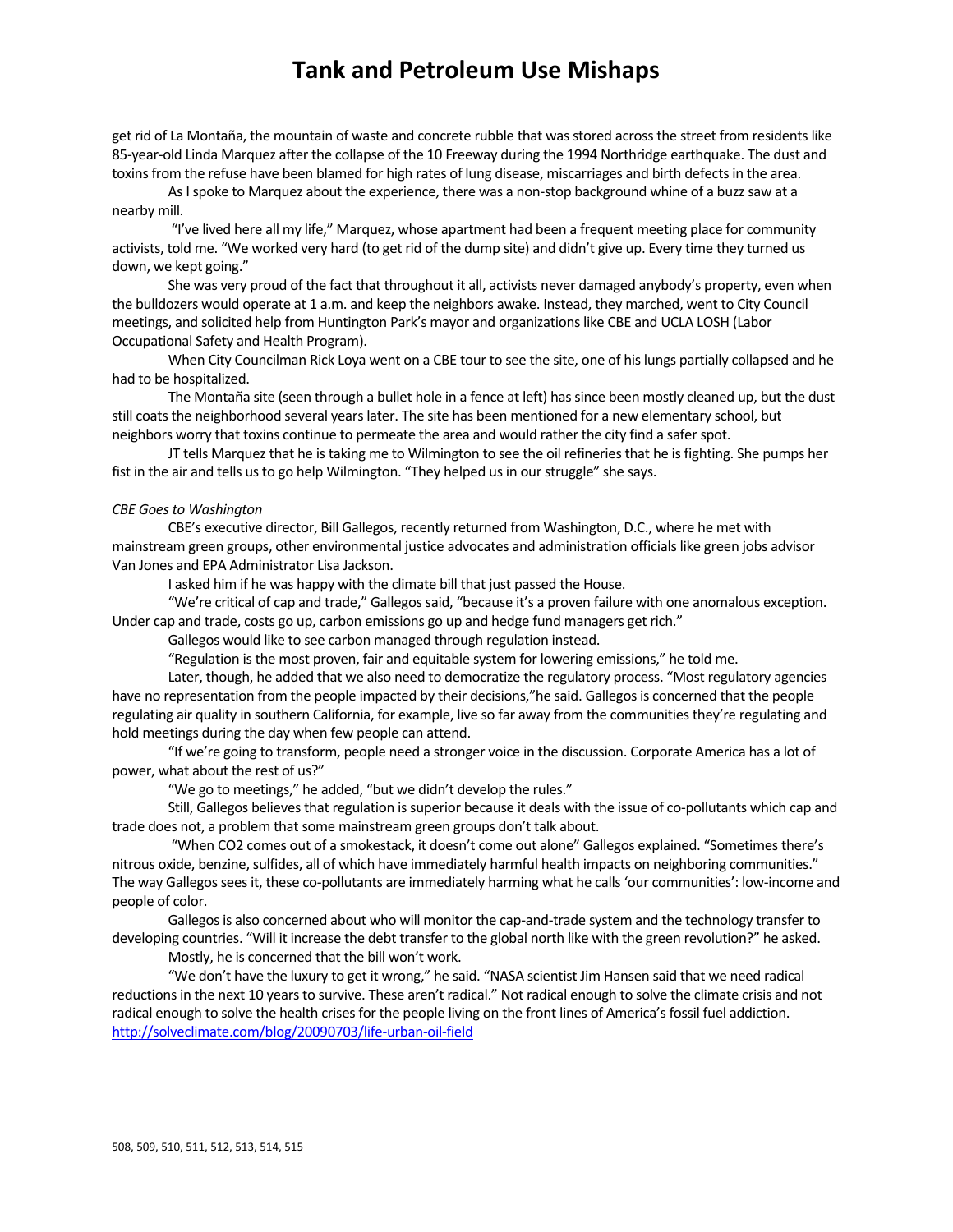### **USA, IN, GARY JULY 4 2009. U.S. STEEL PLANS PUBLIC UPDATE ON BENZENE PROBLEM COMPANY'S TUESDAY MEETING WILL ALSO EXPLAIN \$1.4 MILLION TREATMENT SYSTEM INSTALLATION.** *Gitte Laasby*

In late March, U.S. Steel Gary Works revealed that the company had been leaking benzene into Lake Michigan for several years, probably from a former tank farm. On Tuesday, residents can get an update on what the company has been doing to prevent the contamination from spreading when U.S. Steel holdsits quarterly public update on various cleanups. As part of its presentation, the company will give an update on the installation of a \$1.4 million treatment system comprised of more than 100 groundwater monitoring wells around the perimeter of U.S. Steel Gary Works. The system was supposed to be installed in the past three months and is intended to prevent the plume of benzene from spreading. It's part of a legal agreement with the U.S. Environmental Protection Agency. At the last public Community Involvement Team Effort meeting on March 31, U.S. Steel officials said they expected the system to be up and running between August and September. Last summer, the company found benzene in the groundwater near the plume up to 600 timesthe federal drinking water limit. The nearest drinking water intake is about a mile from U.S. Steel's property. The EPA did not believe there's an immediate risk to drinking water because the benzene gets diluted and dissolved. Indiana American Water had not detected any benzene in finished drinking water, which goesto Gary, Merrillville, Hobart, Portage, Winfield, Chesterton, Schererville, Crown Point, Lake Station, Griffith, Ogden Dunes and New Chicago. At the meeting Tuesday, the public has a chance to ask U.S. Steel and EPA officials questions on the project. The company will also update attendees on landfill closures, self-implemented interim stabilization measures for groundwater on the eastside of the facility, and the use of the Corrective Action Management Unit for managing waste that requires corrective action.

http://www.post‐trib.com/news/1651457,usscite0705.article

## **USA, WI, BURBANK JULY 5 2009. SUSPICIOUS FIRE BURNS BURBANK BIODIESEL PLANT**

*Paula Horton*

A suspicious fire, possibly caused by fireworks, heavily damaged a Burbank biodiesel manufacturing plant early Saturday, officials said.

About 30,000 gallons of vegetable oil spilled when a three-alarm fire broke out.

The oil was contained to the plant and no contaminants reached the Snake River, said Dan Partridge, spokesman for the state Department of Ecology.

Ramon M. Benavides, vice president of business development for Gen-X Energy Group, said fire officials told him the blaze started outside the plant and may have been caused by fireworks.

Walla Walla Fire District 5 crews responded at 3:15 a.m. to the fire at the biodiesel plant at the Port of Walla Walla's Burbank Industrial Facility.

When firefighters arrived, flames were visible and vegetable oil was leaking inside the building, said volunteer firefighter Tera Waters.

Crewsfrom the Kennewick and Pasco fire departments and Franklin Fire District 3 were called to help fight the blaze.

It took about 30 minutes to contain the flames, Waters said. Firefighters were on scene for about six hours.

No one was working when the fire started and there were no injuriesto crews. The cause of the fire is under investigation.

An Ecology spill response team was called to ensure no oil had made its way to the Snake River, Partridge said. The plant has a system of floor drains that were able to catch and contain most of the vegetable oil, he said.

"At thistime, we don't know of any of the oil that got to the river," Partridge said. "We are working with the

company on a cleanup plan. They will not be liable for any fines or anything like that because none of the oil got into the river."

http://www.tri‐cityherald.com/1406/story/636302.html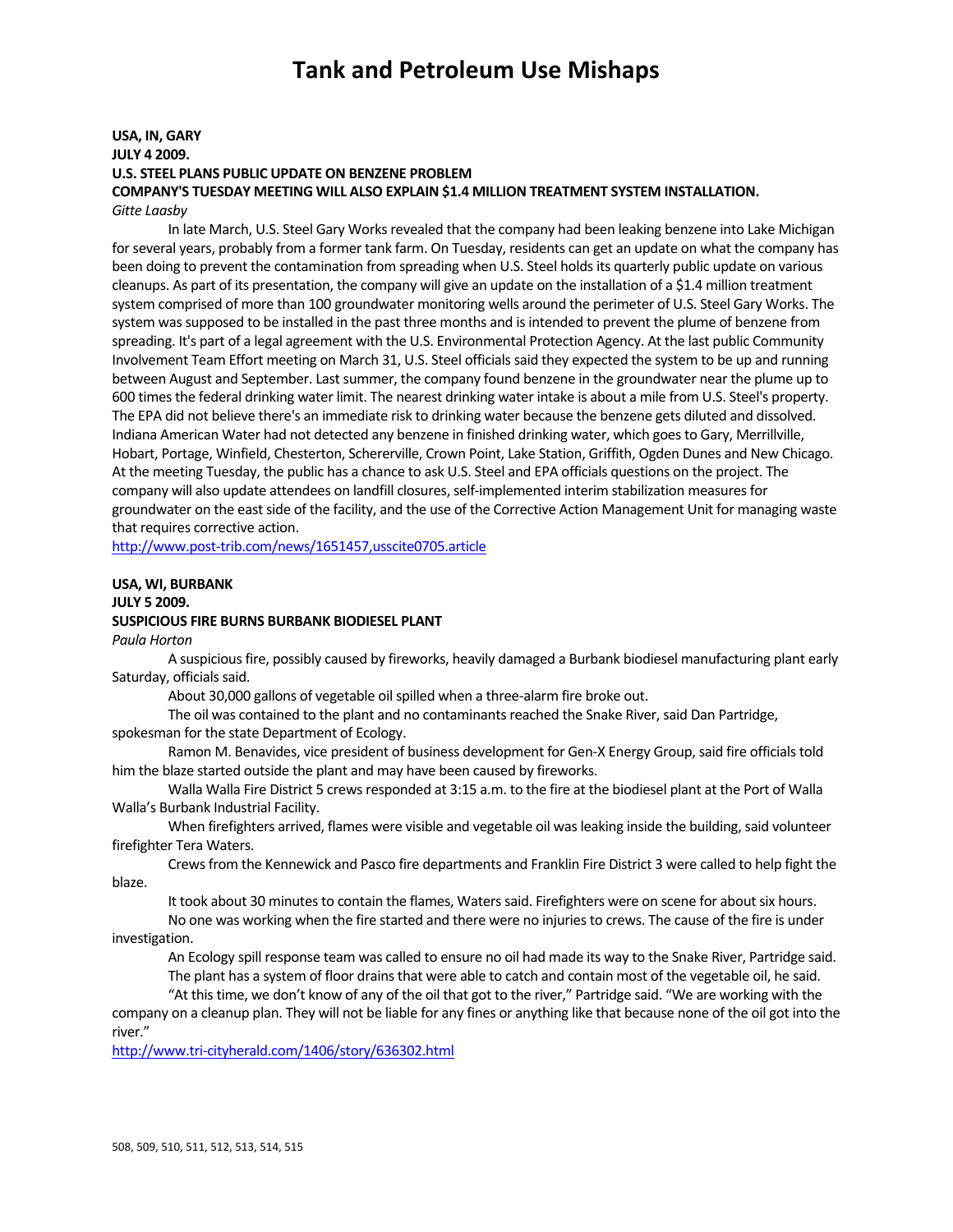### **USA, UT, SALT LAKE CITY JULY 8 2009. NATIONAL GUARD CLEANING UP JET FUEL LEAK**

*Erin Alberty*

More than 6,300 gallons of jet fuel leaked onto the ground and into a canal Tuesday at the Utah Air National Guard headquarters at Salt Lake City International Airport. As of Tuesday night, 4,900 gallons had been recovered and removed, said National Guard Lt. Col. Lisa Olsen. The rest of the leaked fuel was contained in surrounding soil and a canal that flows to the airport, she said. The water in the canal is not potable and does not connect to any potable water source, Olsen said. The JP8 fuel leaked from a valve in an underground pipeline, she said. The valve was not completely shut when the pipeline was in use.

http://www.sltrib.com/news/ci\_12773376

#### **USA, TX, SAN ANTONIO**

**JULY 9 2009.** 

#### **5 SERIOUSLY INJURED IN PIPELINE EXPLOSION AND FIRE**

*Jacqueline Ortiz*

Five people were seriously injured in a pipeline explosion and fire Wednesday. The accident happened near the town of Batesvi lle, southwest of San Antonio. Texas Railroad Commission officials say some workers were using a torch near a pipeline when it caught fire and burned them. The workers were taken to a hospital in Dilley after the accident and were then transported by AirLIFE to Brooke Army Medical Center around 3:00 p.m. Officials said they suffered 1st to 3rd degree burns. Three of the workers remain in critical condition. The other two are in stable condition. The victims' names have not been released.

http://www.woai.com/news/local/story/5-seriously-injured-in-pipeline-explosion-andfire/bmYs6Abhc0yjmpGTfuPCag.cspx

### **USA, KS, BONNER SPRINGS, JULY 9 2009. OIL SPILL LEAVES FAMILY IN SHOCK**

*Nicole Kelley*

The morning of June 15 was not a pleasant one for Doug and Tonya Wiley.

The Bonner Springs residents awoke to a sad sight as they discovered that 150 gallons of used oil, which was dumped on the main road in the middle of the night near their home, had been washed by the rain onto their driveway.

"It waslike a black lake in the middle of the driveway," Tonya Wiley said. "My husband came in and said, 'We have a real problem on our hands.' We didn't know what to do. It was a mess. We couldn't let our dog out; we couldn't drive through out the driveway. We had to drive through the hay fields and it was pouring rain."

The Wileys, who live on the 15000 block of Kreider Road in Bonner Springs, one mile from the Leavenworth County line, called the Leavenworth County Sheriff's Department upon discovering the mess.

Wiley said it was clear the oil had been dumped intentionally, as it looked like a truck had stopped in the road, opened a spigot and left a large circle of oil.

For the next week, the Leavenworth County Emergency Management staff and volunteer firefighters from the Sherman Township department worked to clean up the mess.

With a fresh water spring about 50 feet from the driveway where the oil eventually settled, Wiley said the crew worked even harder and faster to ensure the water remained clean. The Kansas Department of Health and Environment was called to test the water that is not used for drinking, but is used for irrigation on the property.

"They worked on it all week long," Wiley said. "Someone was here every day. We couldn't get out of our driveway. The driveway was totally a mess."

Wiley said the property islocated between hills and the person who dumped the oil thought it was a good protected spot. In the six years the family has lived at the property, she said nothing like this had ever happened before.

She's not optimistic, however, that the offender will be caught. She said no evidence wasleft and the sheriff's department can only hope it gets a tip from someone who saw something that night.

"It was frustrating to think someone just did this and then left and then we're left dealing with this for a week," she said. "It consumed my life for a week."

The clean up of the oil dump ended up costing Leavenworth County \$3,402. http://www.basehorinfo.com/news/2009/jul/09/oil-spill-leaves-family-shock/

#### **USA, NY, MAMAKATING**

508, 509, 510, 511, 512, 513, 514, 515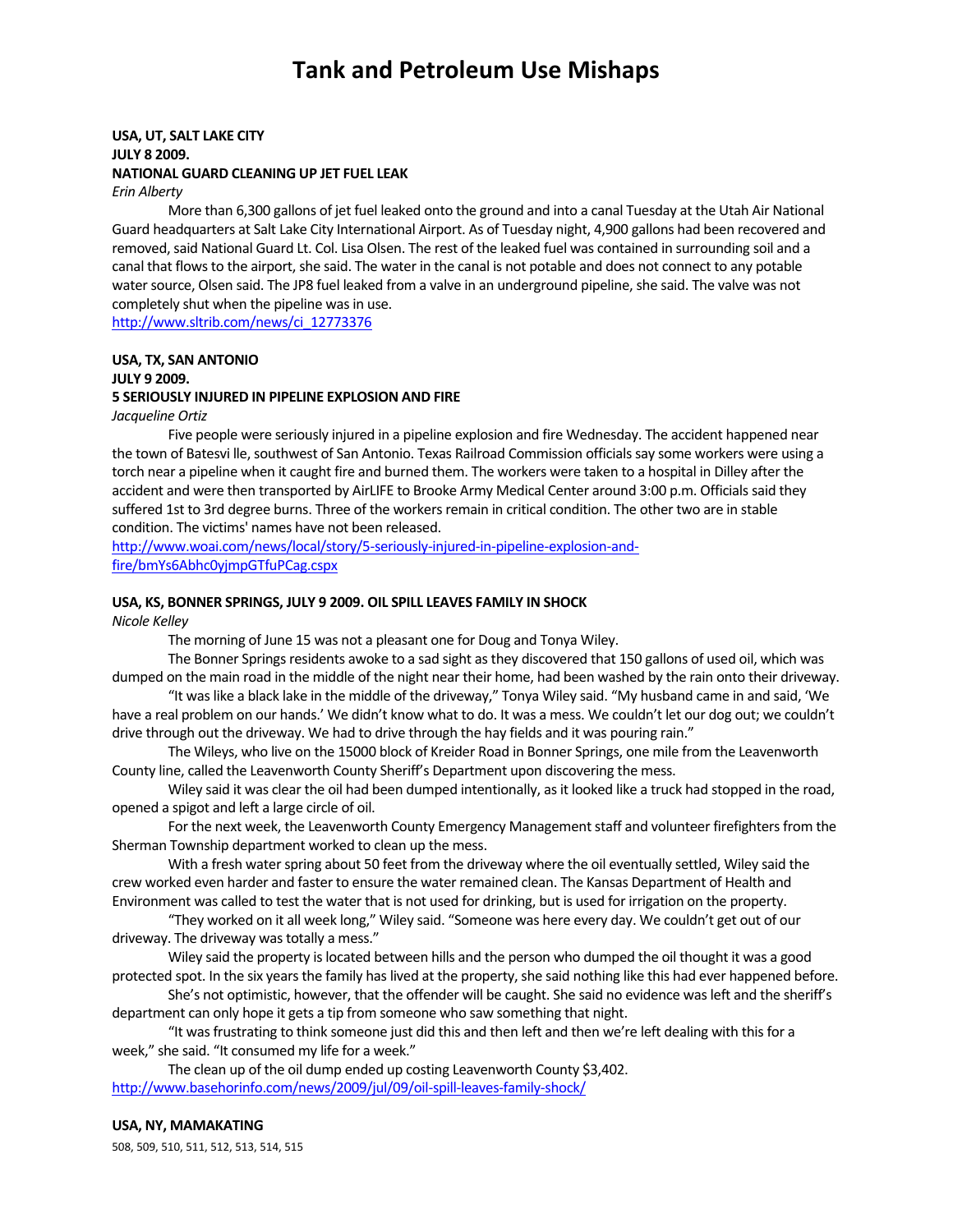#### **JULY 10 1009.**

#### **FORMER RESORT HOTEL FACES ENVIRONMENT LAW CHARGES AFTER OIL SPILL**

A former resort hotel that has been under intense scrutiny since it fell into the hands of a Hasidic sect from New City has been charged with three counts of violating the state environmental conservation law after an oil spill at the site Thursday.

State DEC police officer Scott Steingart said his officers, as well as DEC spill response units responded to the former Homowack Hotel, now known as Machne Bnos Square, for an oilspill reported by a local resident around 3:30 p.m. Upon arriving at the site, Steingart learned that the owners of the hotel, a Hasidic group known as Congregation Bais Trana, had released a quantity of heating oil while trying to transfer it from one tank on the property to another. The oil escaped into drains that eventually empty into a nearby stream. A pump was found near a hole by Phillipsport Road may have been used in an apparent attempt to pump water out of the drainage culvert possibly to stop the oil from escaping the property through another pipe that runs under the road, Steingart said.

Thursday evening, firefighters and members of a Hazmat team tried to stanch the flow with pads of absorbent material.

No oil seems to have left the property, Steingart said.

However, charges were filed against the congregation for failing to report the spill, which initially occurred at 7:45 a.m., Steingart said. In additon, the group was charged with failure to register bulk storage tanks and producing an "unwholesome" material on or near a public road, all misdemeanorsthat carry heavy fines under the state environmental law.

The Skver sect of Hasidim from New City purchased the hotel, a former resort for non-Hasidic Jews, along with 450 acres of land in 2006, apparently intent on creating a new Hasidic village akin to the Satmar village of Kiryas Joel in Monroe. It was not known last night if there was a connection between the sect and Congregation Bais Trana.

Mamakating town officials, however, have lately been critical of the operation of the hotel, a summer getaway for Hasidim from all over the state, largely because the proprietors have failed to observe building, health and safety codes.

Town officials, including Supervisor Robert Fiore, were at the site last night, meeting with members of the congregation.

Town resident Andy Weil, who reported the spill, alleged that the town leaders were failing to stay vigilant enough on the Hasidic group's activities.

"There's a lot of problems at this end of Mamakating that the town's not dealing with," he said. At the property, members of the congregation refused to speak to the reporter. http://www.recordonline.com/apps/pbcs.dll/article?AID=/20090709/NEWS/90709038/‐1/SITEMAP

## **USA, WI, SAUKVILLE**

**JULY 12 2009.** 

#### **WORKER INJURED IN SAUKVILLE PLANT EXPLOSION**

*Dan O'Donnell*

A worker wasinjured Friday in an explosion at the Cook Composites & Polymers plant in Saukville. The victim, a 57-year-old Grafton man, suffered severe burns. According to Saukville Police, the man was mixing several ingredients and had just put them in a heated kettle which caused a "flash back," burning the employee. He wastransported to Columbia St. Mary's Hospital in Mequon. The company's Web site says, Cook Composites "is a world leader in the production and distribution of gel coats, unsaturated polyester resins, coatings resins and emulsions." It is the world's leading producer of gel coats and also has the largest composites distribution network in North America. http://www.620wtmj.com/news/local/50481472.html

#### **USA, UT, HEBER CITY**

**JULY 14 2009.** 

#### **EXPLOSIONS ROCK HEBER AS FIRE DEVOURS GARAGE**

#### *Fields Moseley*

A garage went up in flames in Heber City Monday afternoon and flammable gasses inside exploded, rocking the normally quiet town.

"There was nothing I could do," said Lynn Hicken, the owner of the garage. It set behind his home and housed the oxygen and acetylene business his father started more than 80 years ago.

"A couple of smaller booms, then mushroom cloud boom," said neighbor, Donna Allen.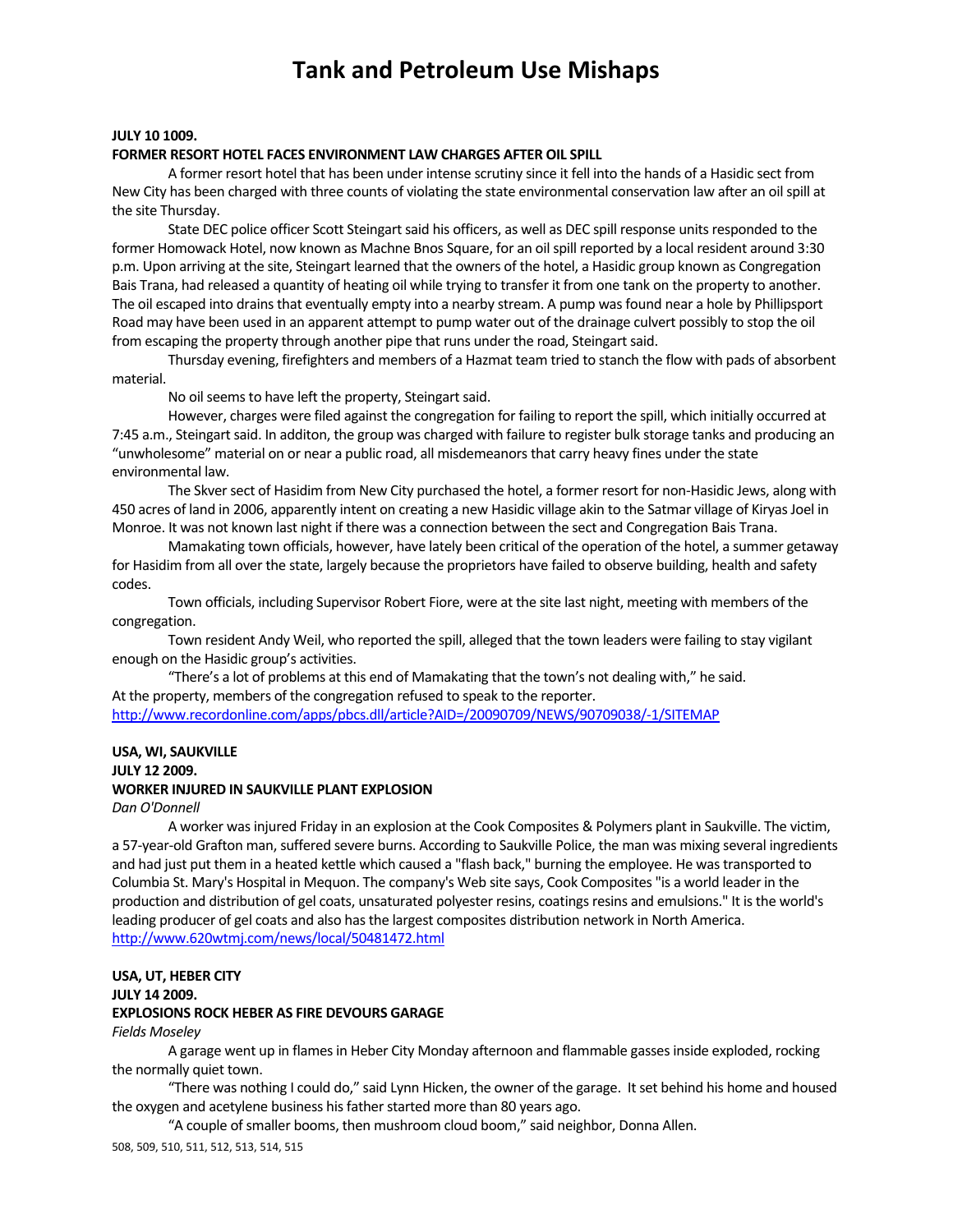The explosions quickly got neighbors attention. Many rushed around checking on neighbors asshrapnel and debris shot into the air.

"We literally thought we were being bombed because it wasso loud and so intense," said Josh Robertson. "It rocks the ground," Hicken said. "Those tanks have 2500 pounds per square inch in them."

Fire fighters couldn't afford to get close and had to let the gas tanks go. Police started by evacuating a one block radius, then made it about four.

"It can be pretty dangerous," Hicken said. "Lucky it didn't kill someone."

No one was even hurt asthe fire ripped through the tanks, equipment, even a handful of carsthat were parked nearby. But the explosions broke windows a block away.

Hicken doesn't think the fire started inside his garage, but he is resigned to let investigators sort it all out.

"We'll just have to get the insurance in here," Hicken said. "Get it where it needsto be, mow it down and start

over."

Meanwhile, neighbors have a good explosion story to tell in the normally quiet town of Heber. "It was something so different from this quiet town, it was amazing," said Robertson.

Several people including at least one family was still evacuated as of Monday night because there was no electricity or gas to a nearby four-plex.

http://www.kutv.com/content/news/local/story/Explosions‐Rock‐Heber‐As‐Fire‐Devours‐ Garage/IUJeKafrwUS3YNwDg18nJQ.cspx

## **USA, TX, HOUSTON**

**JULY 16 2009.** 

#### **TANK INSPECTIONS PUT SQUEEZE ON CUSHING OIL STORAGE**

Oil storage tank operators, faced with a regulatory deadline, have had to empty, inspect and in some cases repair crude oil tanks, putting a squeeze on already tight capacity at the crucial Cushing, Oklahoma, hub, people familiar with operations said Wednesday.

When repairs are required, a tank can be out of service for months, inspectors said, and with the Cushing delivery point for NYMEX oil futures already at high storage levels due to weak fuel demand, any loss of tankage can be problematic.

Not all tanks have been affected at the same time, but "what we have seen is a massive de‐stocking of fuel in tanks. We believe these tanks are being refurbished to comply with new regulations," said a source familiar with operations.

"Some tanks have come out of that process and are full again. Others have not," the source said.

At issue is American Petroleum Institute Standard 653 adopted as a regulation by the U.S. Department of Transportation in 1999, said Patricia Klinger of the Pipeline and Hazardous Materials Safety Administration.

The 10‐year deadline for a full out‐of‐service inspection of tanks arrived in May. That requires a tank to be emptied, cleaned, inspected and, if too much corrosion is found, repaired by installing new steel plates, officials said.

"You cannot get it done in a matter of days. Large tankstake weeks or months," said Greg McQuillan of inspection company Acuren Group Inc.

Exactly how much tankage has been affected is difficult to determine because tanks are held by multiple private entities. Not all companies have been affected in the same way. Companies were reluctant to comment on operations.

But McQuillan said tank inspection work has been on the rise nationwide for months.

According to U.S. Energy Information Administration weekly reports, Cushing has not appeared full in recent weeks. EIA said last week that storage topped 30 million barrels for the first time since last March and rose again Wednesday to 30.8 million. But the level was above 34 million in February.

The New York Mercantile Exchange has said at least 47 million barrels of capacity exists in the various terminals at Cushing, although analysts have said storage is kept below maximum capacity to facilitate operations.

Cushing storage operator TEPPCO Partners LP said last week their 525‐mile Seaway pipeline from Freeport, Texas, to Cushing was operating below capacity because of a storage squeeze at the NYMEX delivery point.

White Cliffs Pipeline, a unit of SemGroup LP another Cushing storage operator, said its pipeline from Colorado also faced tightness at the NYMEX storage hub. "Cushing is pretty darned full right now," said Jeff Matthews of White Cliffs.

The biggest Cushing operator, Enbridge Inc , had said in May its pipeline to Cushing was at 70 percent capacity and it was retiring some old tanks.

```
508, 509, 510, 511, 512, 513, 514, 515
```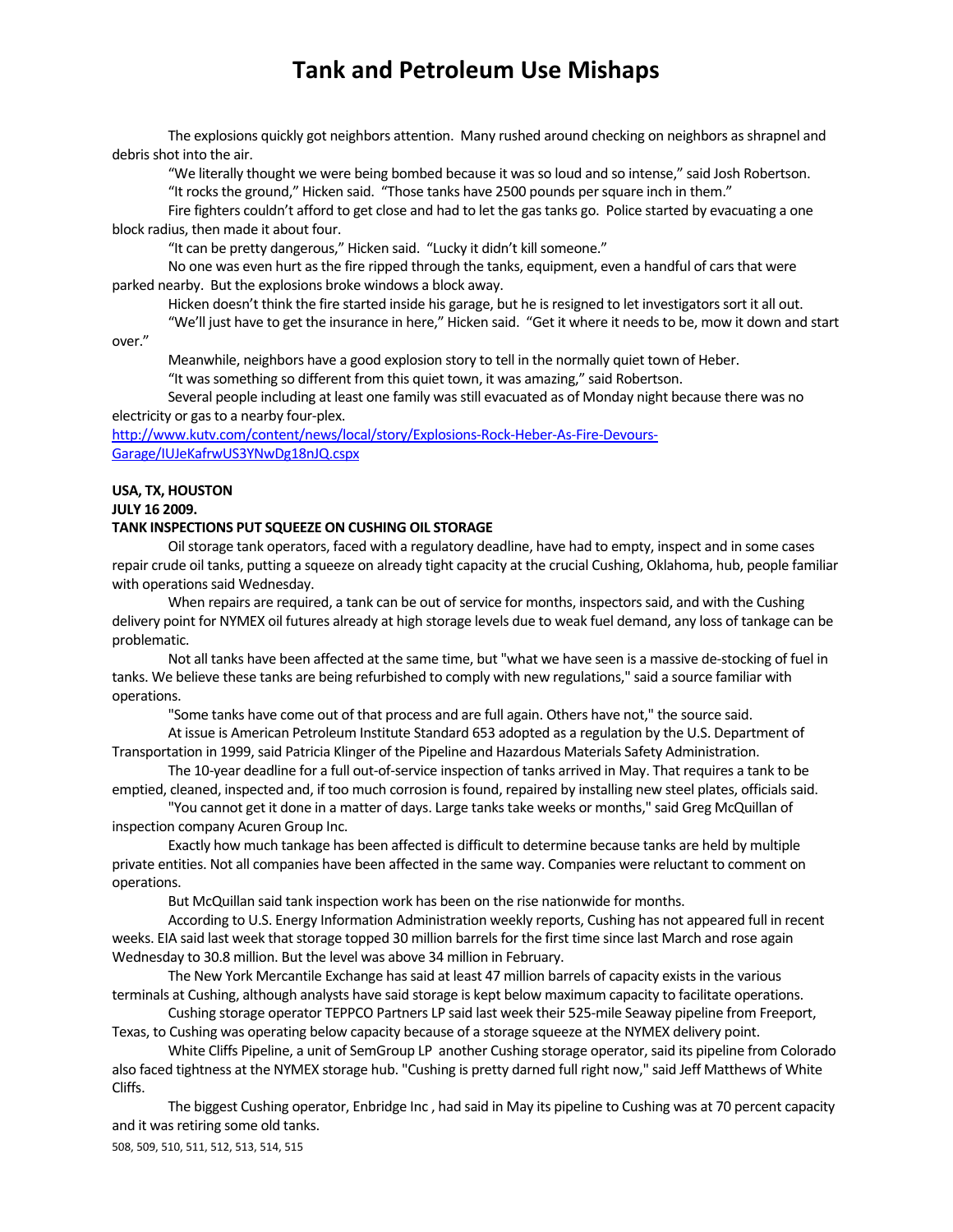Storage of crude oil at Cushing has soared since last year, when totals were 22 million barrels or less. Traders have been buying oil to hold for latersale because the crude market has been in "contango," meaning oil for prompt delivery is much cheaper than oil for future delivery. As a result, storage at Cushing has ballooned. http://www.reuters.com/article/rbssEnergyNews/idUSN1534429220090715

#### **AUSTRALIA, TASMANIA, LAUNCESTON JULY 17 2009.**

#### **BLAST RISKS IGNORED, COURT TOLD**

*Nick Clark*

Dangerous practicesin waste oil collection were still occurring in Tasmania, a coronial inquest in Launceston heard yesterday.

Veolia Environmental Services environment manager John Brennan told an inquest into the death of two northern Tasmanian men that regulators were turning a blind eye to the practices.

Adrian Chugg, 40, of White Hills, and Bruce Beamish, 34, of Turners Beach, were killed in an explosion at Veolia's Launceston site in December 2005 when welding equipment caused gasesin a tank to ignite.

Mr Brennan said that while Veolia had improved its waste oil handling procedures, there were "still risks out there every day".

Mr Brennan said he had asked the Department of Environment to update its handling proceduresfor waste oil which "were hopelessly out of date".

"The answer I got was that `We don't have the resources, it is not a priority'," he said.

Also yesterday Veolia occupational health and safety officer Robert Wise gave evidence that he had become agitated about a lack of action to improve work safety at the company in the years leading up to the explosion.

Mr Wise said the Launceston plant did not have "no smoking" or "no naked flame" signs at the oil recycling plant.

"You identified the problem and no one listened, counsel for Bruce Beamish'sfamily, Ken Read,said.

"Correct," Mr Wise said.

Under cross examination from David Gunson, counsel for Veolia, Mr Wise said that Mr Chugg should have done a risk assessment because he was about to embark on "inherently dangerous work".

He said Mr Chugg should have been more familiar than most people with the risks because he had worked at the plant for many years.

"If you knew gas wasin the top of the tank you wouldn't touch it," Mr Gunson said.

"I wouldn't have carted my tools to the top of the tank until I had assessed the risk," Mr Wise replied. The inquest before Coroner Steve Carey continues today.

http://www.themercury.com.au/article/2009/07/15/84525\_most-popular-stories.html

#### **USA, CA, MARTINEZ**

**JULY 17 2009.**

#### **INQUEST FINDS DROWNING OF SHELL REFINERY WORKER WAS ACCIDENTAL**

*Malaika Fraley*

Friends and family of an Antioch man and Shell Martinez Refinery employee who drowned in a water tower at the facility shed tears of relief after jurors at an inquest into the death determined it was accidental.

The verdict Thursday answered questions over whether 22‐year Shell veteran William Maddock could have committed suicide over severe back pain or stress April 29, the day his body was found in the open tank of a 30-foot tower. He was wearing a backpack weighing about 30 pounds.

But Maddock, a 54‐year‐old father of two, had told several family members and his doctor that he had been wearing weights and climbing towers at the Shell facility for exercise, witnesses testified.

The guardrail on the water tower does not meet the standardsset by the California Division of Occupational Safety and Health, Cal/OSHA investigator Eric Berg testified. The agency requires such guardrails to measure between 42 and 45 inchesin height; the Shell railing measured only 37 inches. That could have easily provided a tripping factor for Maddock, who was 6 feet 5 inches tall, Berg said.

Maddock would have been unable to save himself once in water, regardless of the weighted backpack, which he had secured with duct tape at the shoulder straps, according to testimony. The water line was 10 feet below the top of the tower.

508, 509, 510, 511, 512, 513, 514, 515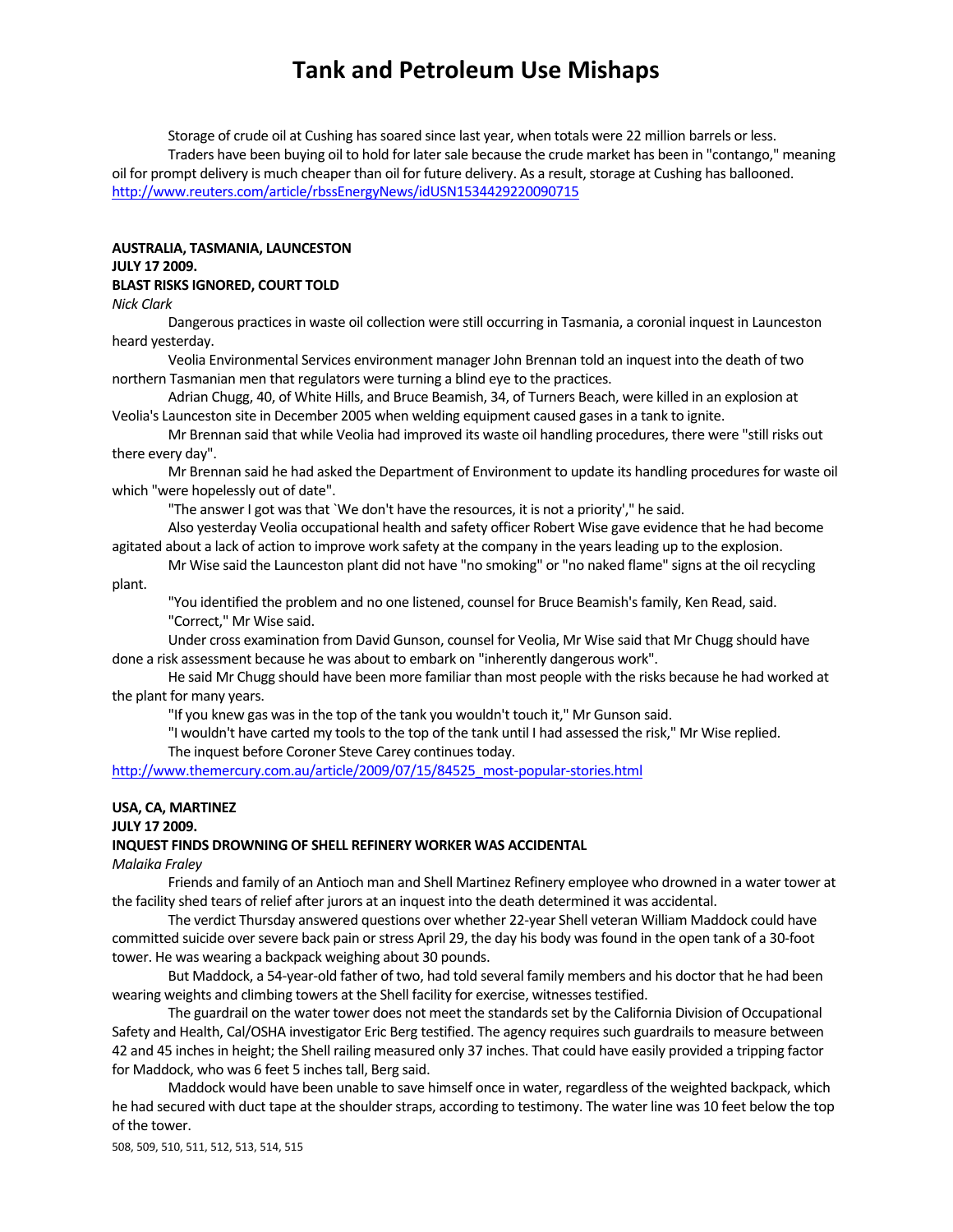The tower did not have a safety ladder inside the tank, another violation of Cal/OSHA rules, Berg said. Cal/OSHA's own investigation into Maddock's death has not been completed, but could result in potential

citations and penalties for the refinery, Berg said.

Several of Maddock's former co-workers became emotional when they testified about the last time they had seen him alive before he went missing while working on the overnight shift.

He had been in a joking mood, which they said was common for Maddock, and showed off pictures of the wooden bed frame he expected to finish hand‐crafting over the next two days.

No one could explain why Maddock, who was described as a good employee who was well‐liked and always did things "by the book," had a blood‐alcohol level that tested at .08, a number that would make driving in California illegal. His widow, Rory Maddock, said it was out of character.

"He was a man of integrity," Rory Maddock said. "If he was going to do (something), then he was going to do it at the best of his ability, whether it was raising his sons or building a home.

The Contra Costa County Coroner's Office routinely holds inquests surrounding deaths that occur in-custody or otherwise involve law enforcement.

Although law enforcement was not involved in Maddock's death, Sheriff Warren Rupf, who also serves asthe county coroner, convened an inquest because of the peculiar circumstancessurrounding the drowning and the fact that there were no witnesses.

http://www.mercurynews.com/breakingnews/ci\_12852300

### **USA, CA, MODESTO**

**JULY 18 2009.** 

#### **SULFURIC ACID SPILLS FROM TANK AT MID PLANT IN MODESTO**

The Modesto Irrigation District worked Thursday to clean up a sulfuric acid spill after about 40 gallons were released from a tank at its Woodland generation plant, an MID official said. There were no injuries or evacuations in the spill, which began around 2 a.m. Thursday at the plant on Woodland Avenue and Ninth Street. A weld on a 5,000 gallon sulfuric acid tank failed and caused a slow leak, according to MID spokesperson Melissa Williams. The Modesto Fire Department was called to the scene. The release of the acid was contained within the plant, so there were no public safety issues, Williams said. The MID was working during the day of transferring the acid to another tank, and cleaning up the spilled material. The MID uses the acid in the water demineralization process to get pure water necessary to run the power plant. Contact with the acid can cause burns to the eyes, skins and lungs, according to the Centers for Disease Control and Prevention Web site.

http://www.modbee.com/local/story/784503.html

### **USA, MO, ST JOSEPH JULY 18 2009. EVINRUDE MAKES CASE AGAINST ETHANOL**

#### *Jeff Leonard*

Boat engine maker Evinrude provides the following reasons why boat engines have more problems with ethanol gas: Boaters often store gas in tanks longer than recommended for E10 (90 days). Cars, unlike boats, usually replace fuel every week or two, which successfully prevents the possibility of water-contamination or phase separation, a common problem with ethanolblended fuels. Boat engines live in a water environment — alcohol gas (ethanol) loves to absorb water. Ethanol E10 gas can absorb large amounts of water into the fuel tank that conventionally treated gasoline does not. Boat engines usually last longer than cars. Evinrude points out that many boat ownersstill own and use marine engines from the 1970s or 1980s. These older engine parts and tanks usually were not designed or tested to withstand the damaging effects of ethanol-treated gas. Some older marine engines (made prior to 1992) have plastic and rubber parts and fiberglass tanks that are not compatible with E10 alcohol fuel.

http://www.stjoenews.net/news/2009/jul/17/evinrude-makes-case-against-ethanol/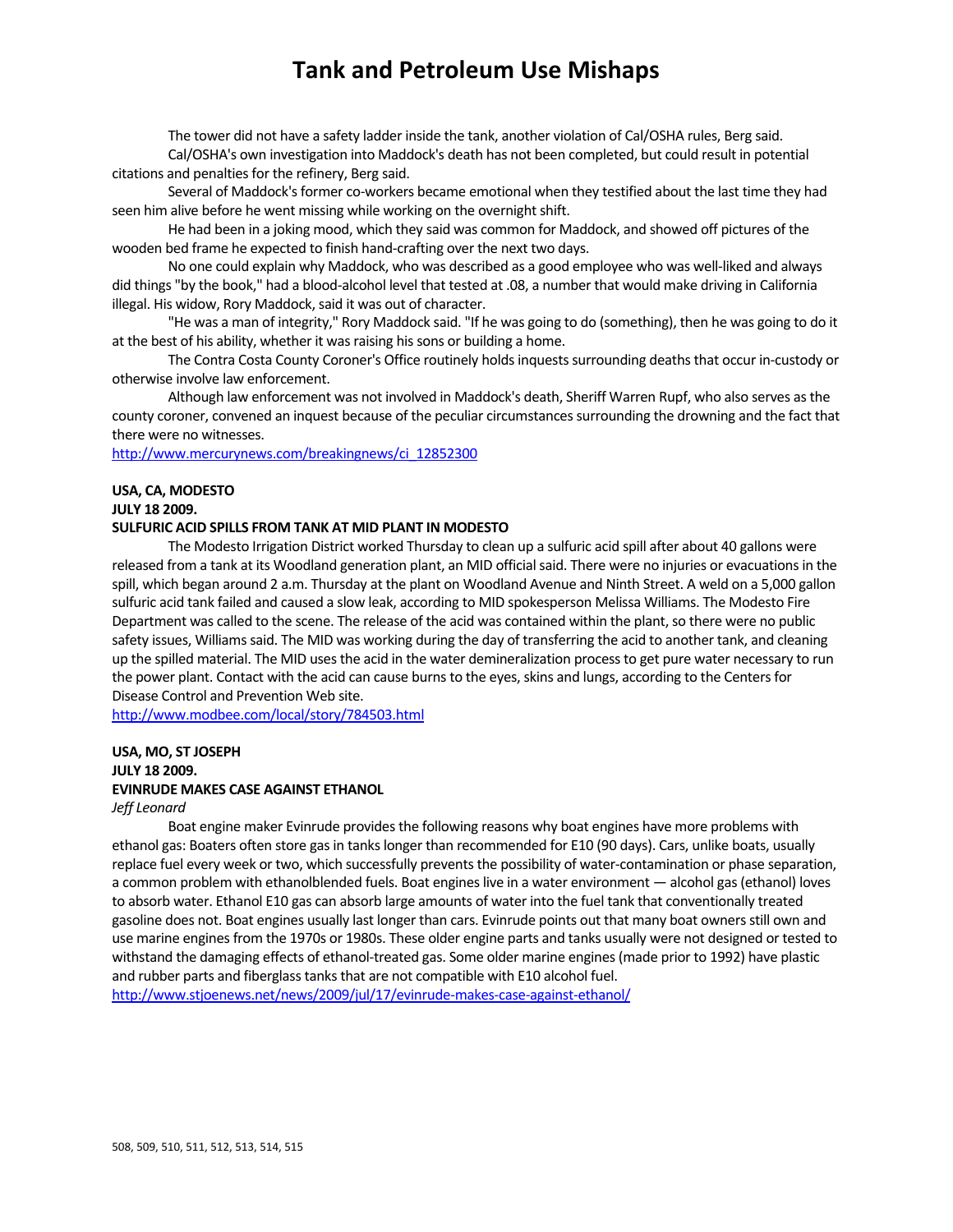### **USA, WASHINGTON, D.C – THE METHANOL INSTITUTE. SAFE HANDLING & COMMUNICATIONS HANDBOOKS**

The Methanol Safe Handling Manual and Crisis Communication Guidebook are freely available at http://www.methanol.org or follow the links below.

#### **Methanol Safe Handling Manual**

For the global methanol distribution chain to increase awareness of the chemical, promoting safe handling for workers, consumers, and the environment. This will be a valuable resource for emergency first responders. http://www.methanol.org/pdfFrame.cfm?pdf=MethanolSafeHandlingManualOct2008.pdf

#### **Crisis Communications Handbook**

Accompanies the Methanol Safe Handling Manual, and this has been developed to assist companies in planning for Methanol potential incidents.

http://www.methanol.org/pdfFrame.cfm?pdf=CrisisCommGuidebookOct2008.pdf

### **Methanol Fact Sheets**

http://www.methanol.org/pdfFrame.cfm?pdf=FactSheets‐102208final.pdf

#### **USA, LA, HAHNVILLE JULY 21 2009.**

# **STATE DEQ PROMISES "TOUGH QUESTIONS" FOR DOW**

*Matt Scallan*

A state Department of Environmental Quality official said Monday that an investigator has been at Dow Chemical's Hahnville plant nearly every day to investigate the cause of the July 7 leak of ethyl acrylate fumes that irritated the noses eyes and throats of residents for miles around.

"He's meeting with Dow people and asking some very tough questions about what happened, how it happened and how can we prevent it from happening again," said Mike Alegro, manager of the DEQ's southeast regional office, Monday afternoon.

DEQ and Department of Health and Hospitals representatives attended Monday's Parish Council meeting to answer council questions at the invitation of New Sarpy Postmaster Michael Kernan, who said he and his wife were sickened by the fumes.

Kernan, who criticized the parish's decision not to evacuate Norco and New Sarpy and waited more than three hours to speak, told the council that the officials would not make statements, but would answer questions from the Council. None were asked, and the group left.

Council Chairman Terry Authment said only Kernan asked to be on the council's lengthy agenda.

The DEQ's remarks about enforcement came after an environmental watchdog group is charging that state DEQ officials allowed a problem with three previous leaks of the chemical, starting in October and ending June 15.

"These reports provide further information that Dow has had an ongoing problem with ethyl acrylate and apparently with thistank, and that the Department of Environmental Quality has known about it" said Randy Caruso, a Spatial Analyst for the Louisiana Bucket Brigade.

"Both Dow and DEQ have failed to take the appropriate steps to get to the root of the problem and protect the public," he said.

State officials said the July 7 release was well below the toxic threshold of 25 parts per million over an eighthour period.

Dow Spokesman Tommy Faucheux said after the June 15 release from the 60‐foot wide tank, Dow officials began draining the vessel in order to inspect it for structural problems. A reaction in that tank, which was almost empty at the time, caused the July 7 release.

"We were trying to address the problem," Faucheux said.

The two other releases, in October 20, 2008 and April 22, occurred in two separate tanks, Faucheux said.

The DEQ's Alegro said Monday afternoon that regulated industries have to produce a detailed report unauthorized releases above reportable levels within 60 days of the incident, which allowsthe DEQ to conduct a "root cause analysis" to determine whether matter should be turned over to the agency's enforcement division.

"If it's an act of God, we usually don't, but if it wasthe result of a company not doing required maintenance, then we most likely would do that," he said.

The the initial report that Dow filed with the National Response Center, along with correspondence to parish agencies said a tank was being drained in the wake of a leak.

508, 509, 510, 511, 512, 513, 514, 515 The Bucket Brigade accused the Louisiana Department of Environmental Quality was neglectful by not investigating a potential problem and that a report filed with the National Response Center shows that Dow had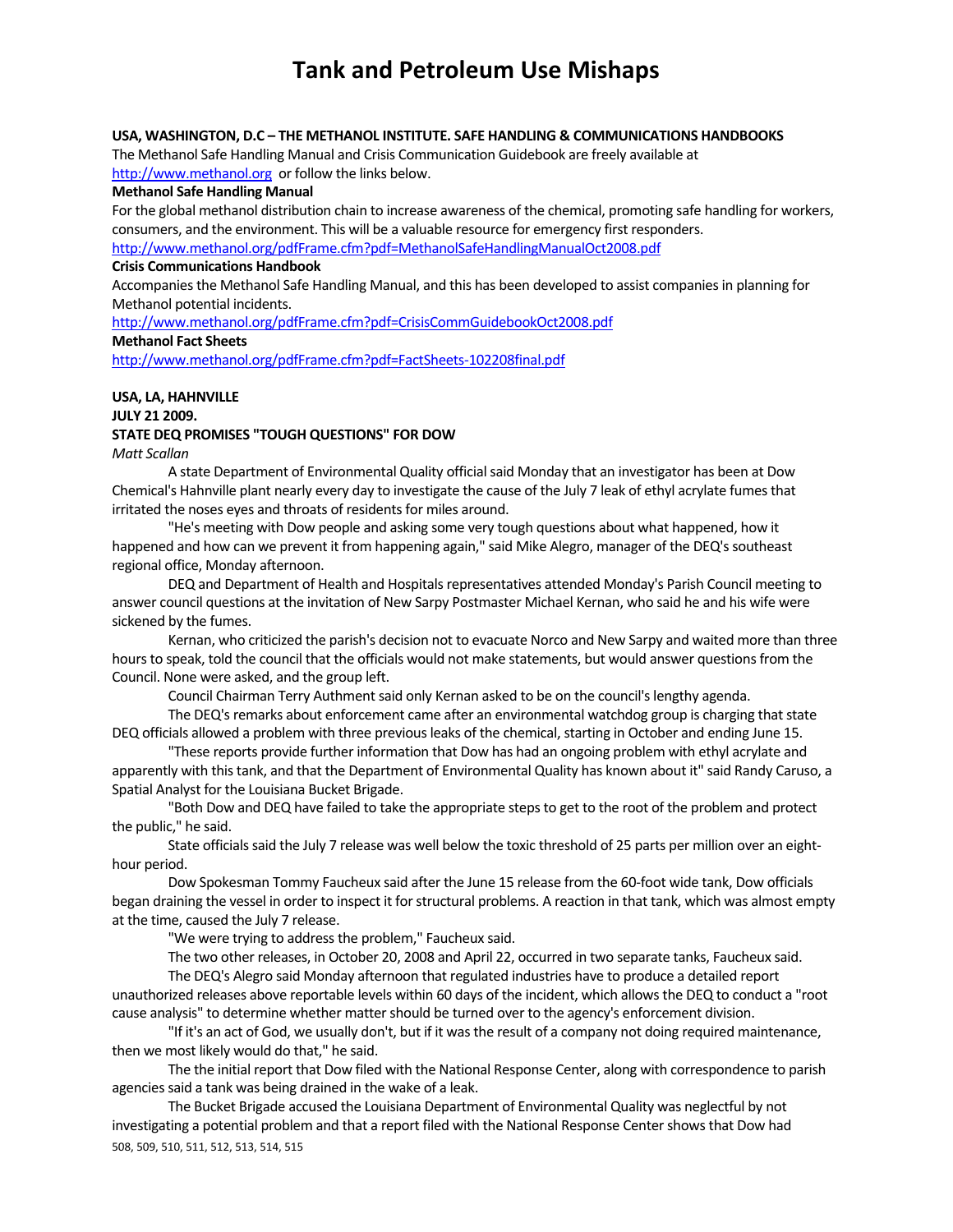released ethyl acrylate on June 15. That isfour ethyl acrylate releases over a 10‐month span, the group said.

The report to the DEQ, filed on June 19th, notes a problem with a tank, in which a quantity of ethyl acrylate was released, but does not say how much.

Alegro said the deadline for Dow to submit its 60 day report has not passed and that information will be available.

http://www.nola.com/news/index.ssf/2009/07/state\_deq\_failed\_to\_warn\_about.html

### **USA, NY, NORTH TONAWANDA JULY 21 2009. BLOWTORCH SPARKS FUEL TANK FIRE EIGHT FIRE COMPANIES CALLED TO BLAZE ON RIVER ROAD** *Neale Gulley*

Eight fire companies fought back flames Monday morning on River Road after crews dismantling an abandoned 50‐foot‐tall fuel tank sparked a fire with a blowtorch.

About 50 firefighters kept the blaze confined to the huge but mostly empty storage tank after hours of using a flame retarding foam on the structure, which was once used as a fuel distribution point for a long-defunct business at 5335 River Road.

"We have a five million gallon tank that is being dismantled and the demolition team was attempting to cut it ... at some point the fire started," Grand Island Fire Chief Greg Butcher said.

About 4,500 gallons of "petroleum sludge" was barely enough to register in the massive above‐ground container, he said, and a "floating lid" inside the structure indicated it was empty by industry standards.

The former business, once variously attached to the name Kinetic Labs, Elmer Goetz Oil Company and Frontier Oil, hasn't been in operation for possibly the past 30 years. The industrial hulk is currently foreclosed and the property of Erie County.

Fire officials tentatively deemed the blaze extinguished before 1 p.m., though cars had to wait their turn to creep past the scene in just one direction at a time throughout the early afternoon.

Butcher said the job was treated as a hazardous materials incident (involving a special unit adding to scores of fire engines and police cars parked along the highway's eastbound lane) but that firefighting operations were standard as for any other working fire.

"We're treating this as a hazmat incident but we're fighting it as we would fight any other fire," Butchersaid. http://www.niagara-gazette.com/crime/local\_story\_201190856.html

#### **USA, NY, NORTH TONAWANDA**

**JULY 21 2009.**

### **WORKERS SPARK FIRE IN ABANDONED FUEL TANK**

Eight fire companies fought back flames Monday morning on River Road after crews dismantling an abandoned 50-foot-tall fuel tank sparked the fire with a blow torch, town officials said. About 50 firefighters kept the blaze confined to the huge but mostly empty storage tank after hours of using a flame retarding foam on the structure, which was once used as a fuel distribution point for a long-defunct business at 5335 River Road.

"We have a five million gallon tank that is being dismantled and the demolition team was attempting to cut it ... at some point the fire started," Grand Island Fire Chief Greg Butcher said.

About 4,500 gallons of "petroleum sludge" was barely enough to register in the massive above‐ground container, he said, and a "floating lid" inside the structure indicated it was empty by industry standards.

Nevertheless the fire was reported just after 9 a.m. by a crew hired by the town last month. The work involved using a cutting torch to dismantle the tank, part of a broad and varied push by the Town of Tonawanda council and other redevelopment intereststo make way for future development along the Niagara River.

The former business, once variously attached to the name Kinetic Labs, Elmer Goetz Oil Company and Frontier Oil, hasn't been in operation for possibly the past 30 years. The industrial hulk is currently foreclosed and is Erie County property.

"Basically it was a terminal, it had more than one storage tank right now there's just one remaining ..." said Bob Dimmig executive director of the Town of Tonawanda's development corporation.

A \$50,000 grant the town pulled in last month was used to fund a low bid by Op‐Tech Environmental Services, Inc. to handle the demolition, including the storage tank, a vacant office and storage building.

508, 509, 510, 511, 512, 513, 514, 515 Fire officials tentatively deemed the blaze extinguished before 1 p.m., though cars had to wait their turn to